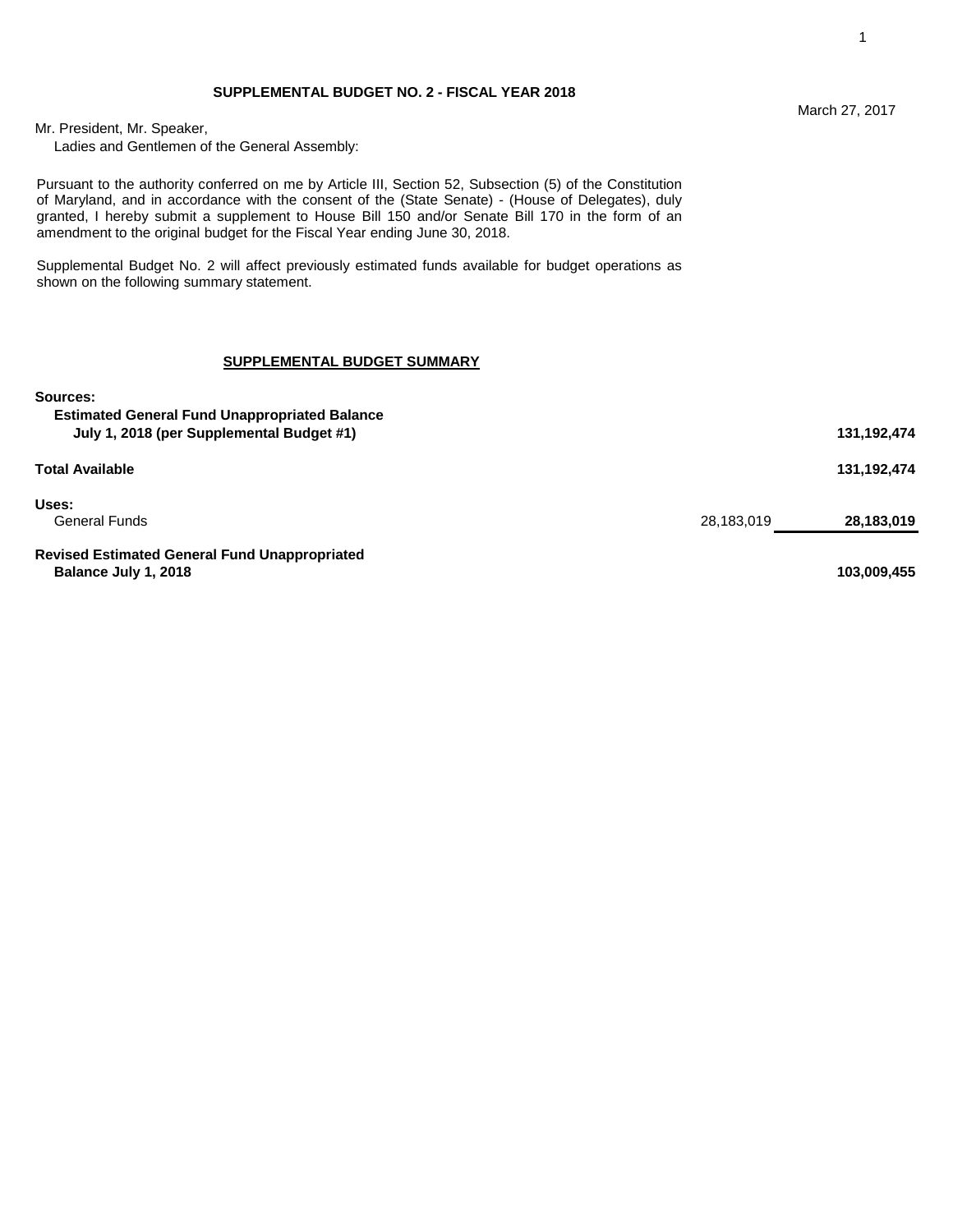## **DEPARTMENT OF HEALTH AND MENTAL HYGIENE**

### **1. M00L01.04 Opioid Crisis Fund**

in the City.

To add an appropriation on page 63 of the printed bill (first reading file bill), to provide funds to combat the heroin epidemic in the State.

| Object .12 Grants, Subsidies and Contributions |                                                                                                                                                                                                                                                                                                                                                                                                                                                                                                                                                                                                                                                                                                                                                                                                                                                                                                                                                                                                                                                                                                                                                                                                                                                                                                                                                                                                                                                                   | 10,000,000 |            |
|------------------------------------------------|-------------------------------------------------------------------------------------------------------------------------------------------------------------------------------------------------------------------------------------------------------------------------------------------------------------------------------------------------------------------------------------------------------------------------------------------------------------------------------------------------------------------------------------------------------------------------------------------------------------------------------------------------------------------------------------------------------------------------------------------------------------------------------------------------------------------------------------------------------------------------------------------------------------------------------------------------------------------------------------------------------------------------------------------------------------------------------------------------------------------------------------------------------------------------------------------------------------------------------------------------------------------------------------------------------------------------------------------------------------------------------------------------------------------------------------------------------------------|------------|------------|
|                                                | General Fund Appropriation, provided that funds herein<br>appropriated shall be used to develop a broad range of<br>evidence-based strategies aimed at preventing and<br>treating the opioid crisis. Funds shall be used to provide<br>grants to other state agencies, local governments, and<br>private community based programs. These may include, but<br>not limited to, 24/7 crisis response services, expansion of<br>alternatives to incarceration including drug court programs,<br>day reporting centers, reentry programs, expansion of clinical<br>services, identification of those in need of treatment,<br>marketing the state's existing behavioral health crisis hotline,<br>enforcement activities to dismantle drug trafficking<br>organizations, and education and outreach efforts. Funding<br>decisions regarding the expenditure of such funds shall be<br>made by the Inter-Agency Heroin and Opioid Coordinating<br>Council and supported by data and evidence-based<br>deliberations. The Council shall report by the end of each<br>quarter of Fiscal Year 2018 to the Senate Finance Committee;<br>Senate Education, Health, and Environmental Affairs<br>Committee; Senate Budget and Taxation Committee; House<br>Health and Government Operations Committee; and the House<br>Appropriations Committee on how funds have been used.<br>Authority is hereby provided to transfer these funds among<br>state agencies as appropriate. |            | 10,000,000 |
|                                                | <b>STATE DEPARTMENT OF EDUCATION</b>                                                                                                                                                                                                                                                                                                                                                                                                                                                                                                                                                                                                                                                                                                                                                                                                                                                                                                                                                                                                                                                                                                                                                                                                                                                                                                                                                                                                                              |            |            |
| 2. R00A02.01                                   | State Share of Foundation Program - Aid to Education                                                                                                                                                                                                                                                                                                                                                                                                                                                                                                                                                                                                                                                                                                                                                                                                                                                                                                                                                                                                                                                                                                                                                                                                                                                                                                                                                                                                              |            |            |
|                                                | In addition to the appropriation shown on page 97 of the printed bill<br>(first reading file bill), to provide grants to local school districts with<br>declining enrollment.                                                                                                                                                                                                                                                                                                                                                                                                                                                                                                                                                                                                                                                                                                                                                                                                                                                                                                                                                                                                                                                                                                                                                                                                                                                                                     |            |            |
|                                                | Object .12 Grants, Subsidies and Contributions                                                                                                                                                                                                                                                                                                                                                                                                                                                                                                                                                                                                                                                                                                                                                                                                                                                                                                                                                                                                                                                                                                                                                                                                                                                                                                                                                                                                                    | 17,236,916 |            |
|                                                | General Fund Appropriation, provided that this additional<br>appropriation shall be contingent on the enactment of HB 684.                                                                                                                                                                                                                                                                                                                                                                                                                                                                                                                                                                                                                                                                                                                                                                                                                                                                                                                                                                                                                                                                                                                                                                                                                                                                                                                                        |            | 17,236,916 |
|                                                | It is the intent of the General Assembly that the Baltimore City Board<br>of School Commissioners shall disburse any additional revenue<br>appropriated by Baltimore City and the State in fiscal years 2018<br>through 2020 to public charter schools in amounts that are<br>commensurate with the amounts disbursed to public schools                                                                                                                                                                                                                                                                                                                                                                                                                                                                                                                                                                                                                                                                                                                                                                                                                                                                                                                                                                                                                                                                                                                           |            |            |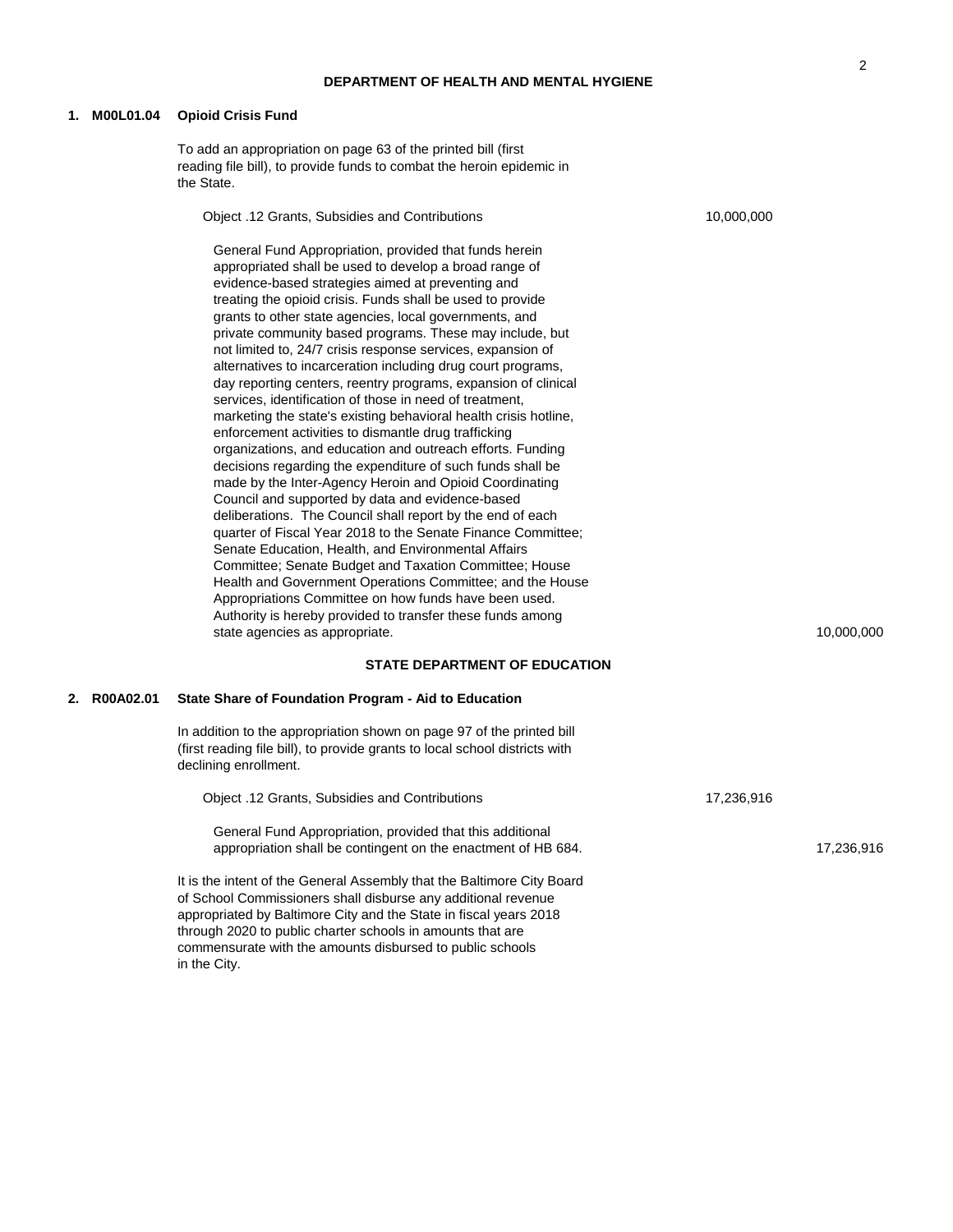# **3. R00A02.06 Maryland Prekindergarten Expansion Program Financing Fund - Aid to Education**

| In addition to the appropriation shown on page 97 of the printed bill<br>(first reading file bill), to provide grants to local school districts that<br>provide full day public prekindergarten. |            |            |
|--------------------------------------------------------------------------------------------------------------------------------------------------------------------------------------------------|------------|------------|
| Object .12 Grants, Subsidies and Contributions                                                                                                                                                   | 10.946.103 |            |
| General Fund Appropriation, provided that this additional<br>appropriation shall be contingent on the enactment of HB 684.                                                                       |            | 10.946.103 |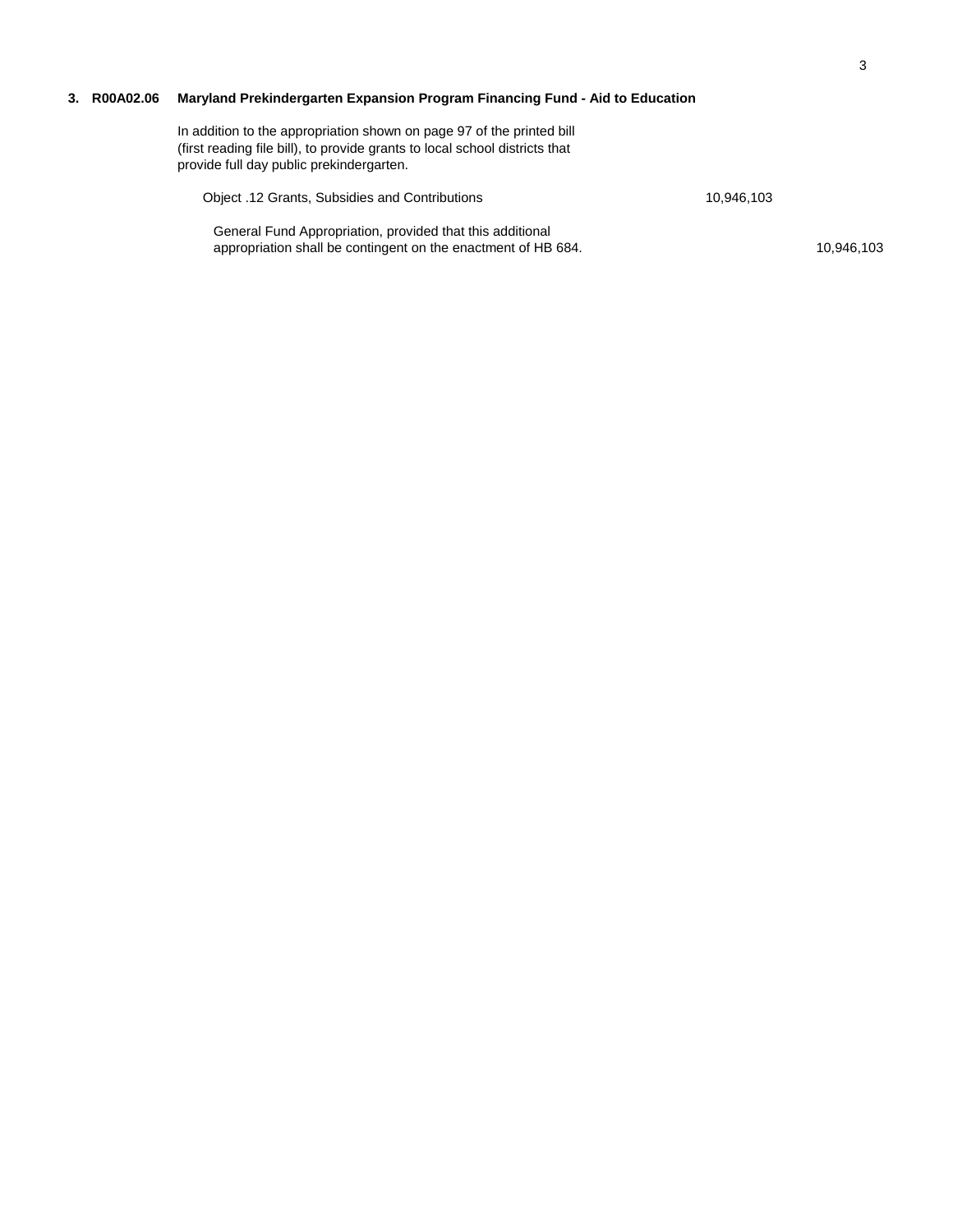## **AMENDMENTS TO HOUSE BILL 150 / SENATE BILL 170 (Supplemental Budget #1)**

Amendment No. 1:

On page 3, strike item #5 in its entirety.

*Removes the appropriation for the Opioid Crisis Fund in the Military Department to allow for its inclusion in the budget of the Behavioral Health Administration of the Department of Health and Mental Hygiene*